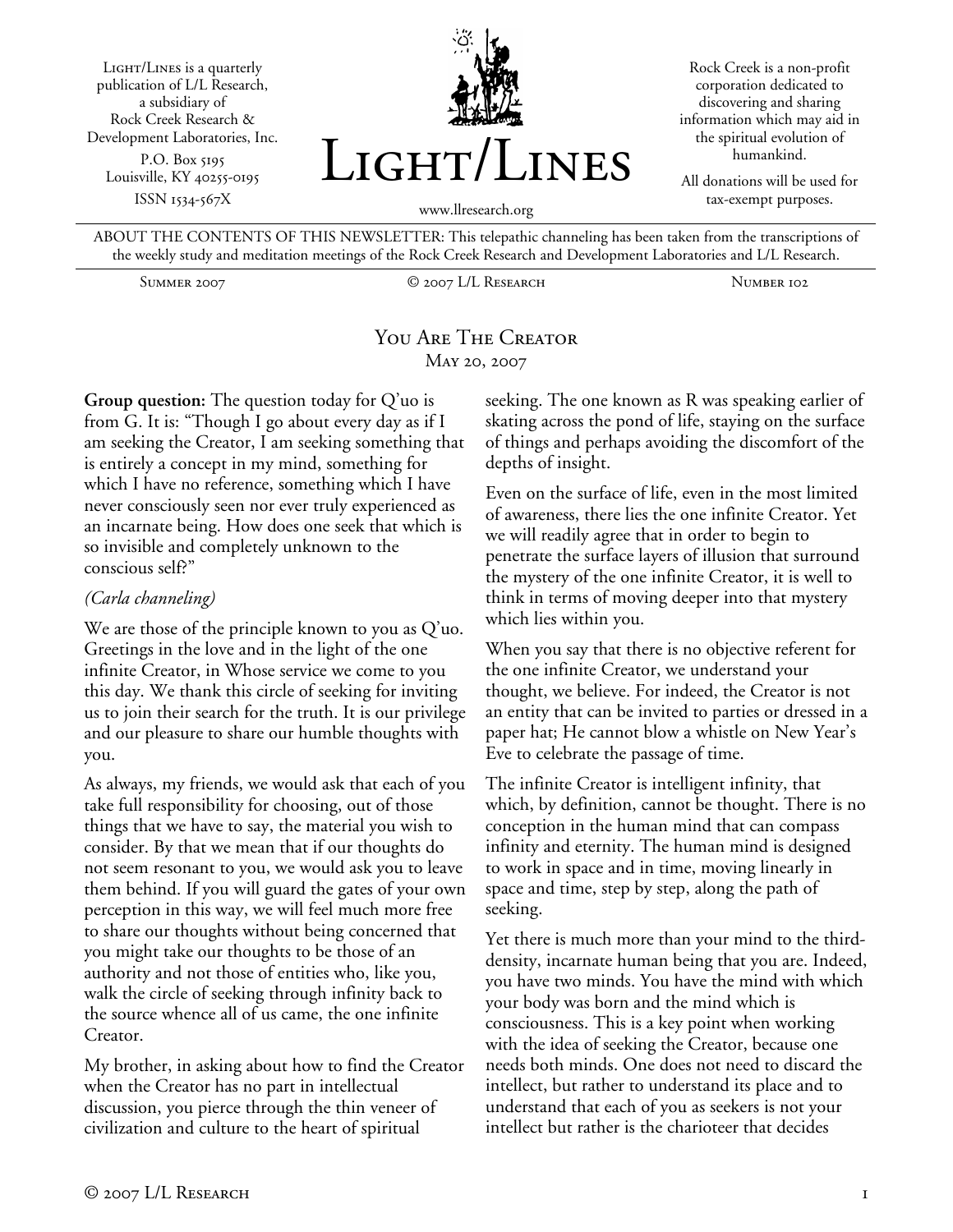where the steeds of your intellect shall go and how fast you shall take the road.

The intellect is a helpful resource for the spiritual seeker. It has those powers to analyze and synthesize and make new combinations and patterns. This investigative and analytical capacity is very helpful in developing your arsenal of discernment and wideness of thought. With the intellect you can read as widely as you wish, until you are familiar with what a number of other people have said about spiritual seeking.

This constitutes a ready and helpful source of inspiration and we would not denigrate or shortchange the value of your intellectual mind. We only ask that you realize that you need to be in the driver's seat. You often need to hold your intellect under very tight reign, for it will tend to plunge around corners of new thoughts and directly into the ditch, fueled by old mind, old memory, and old assumptions.

The intellect is resistant to change. When one becomes a spiritual seeker, one has chosen to accelerate the pace of change and transformation within the life experience. So, although the intellect can move the spiritual seeker into a situation of becoming more aware of who he is and why he is here, it is generally not the intellect or the capacities of the intellect that are able to keep the seeker in balance and on track as the tides and waves of change and transformation sweep over the seeker who is opening like a flower.

Consciousness is the other mind which you have as a mind/body/spirit complex, as the one known as Ra calls a person on this Earth. Unlike the mind which is particularly and solely your own, you share the faculty of consciousness with all beings. We are not simply saying that you share consciousness with all other human beings. We are saying that you share consciousness with every iota within the infinite creation of the one Creator.

This is the second key. The nature of consciousness is not particular to you. Rather, because of your innate nature as a part of the godhead principle, your heart beats with the pulse of the one infinite Creator.

That which created all that there is is a certain vibration of consciousness that, for lack of a better term, we have called unconditional love or Logos.

That one, great, original Thought or Logos has created the starry heavens, the vast spaces within each molecule of your body, and you, a unique point of intersection that catches two worlds, that of the everyday, waking consciousness of your people, skating across the pond of life, and that of the one infinite Creator whose Thought is a Thought of unconditional love.

There is indeed no objective referent to the infinite Creator, in terms of your science. There is no way to prove the existence of a ground of being. Certainly scientists and church fathers alike declare the obviousness of the Creator's existence. Scientists move from an observation of the way nature works and find, if they are open to deeper contemplation of the vast, intelligent design of the creation, that there is indeed an author of such meticulous clockwork, such brilliant precision and such unimaginable and far-flung creativity.

Those of the church, whatever the type of church, tend to feel that there is no need to prove that the Creator exists because it is obvious that something made all that there is and something stands behind those creations that He has made. That something is defined over and over and over again, through countless millennia, thousands of approaches to religion, and hundreds of basic approaches that various religions and sects share. But the fundamental tenet of those who focus on religion as a way to learn the ways of the infinite Creator is faith.

In religion, it is by faith that the keys are turned in the locks of wisdom and the doors swing open to offer realizations and insight. All of these words only rap at the door of the deeper truth, which is that the objective referent of the one infinite Creator is yourself.

What do you know about yourself? You know your desires and the strength of your desires. You know that one thing has led to another in your life in a path that has seemed anything but straight, and yet as you gaze back over your life experience, you see how everything fell as it did in order to bring you to this present, immaculate moment of now.

What would you say if we asked you who you are? What is the "I" of you? This is the third key.

One ancient name of the Creator is the Hebrew, "I Am." It is variously interpreted as "I am that I am,"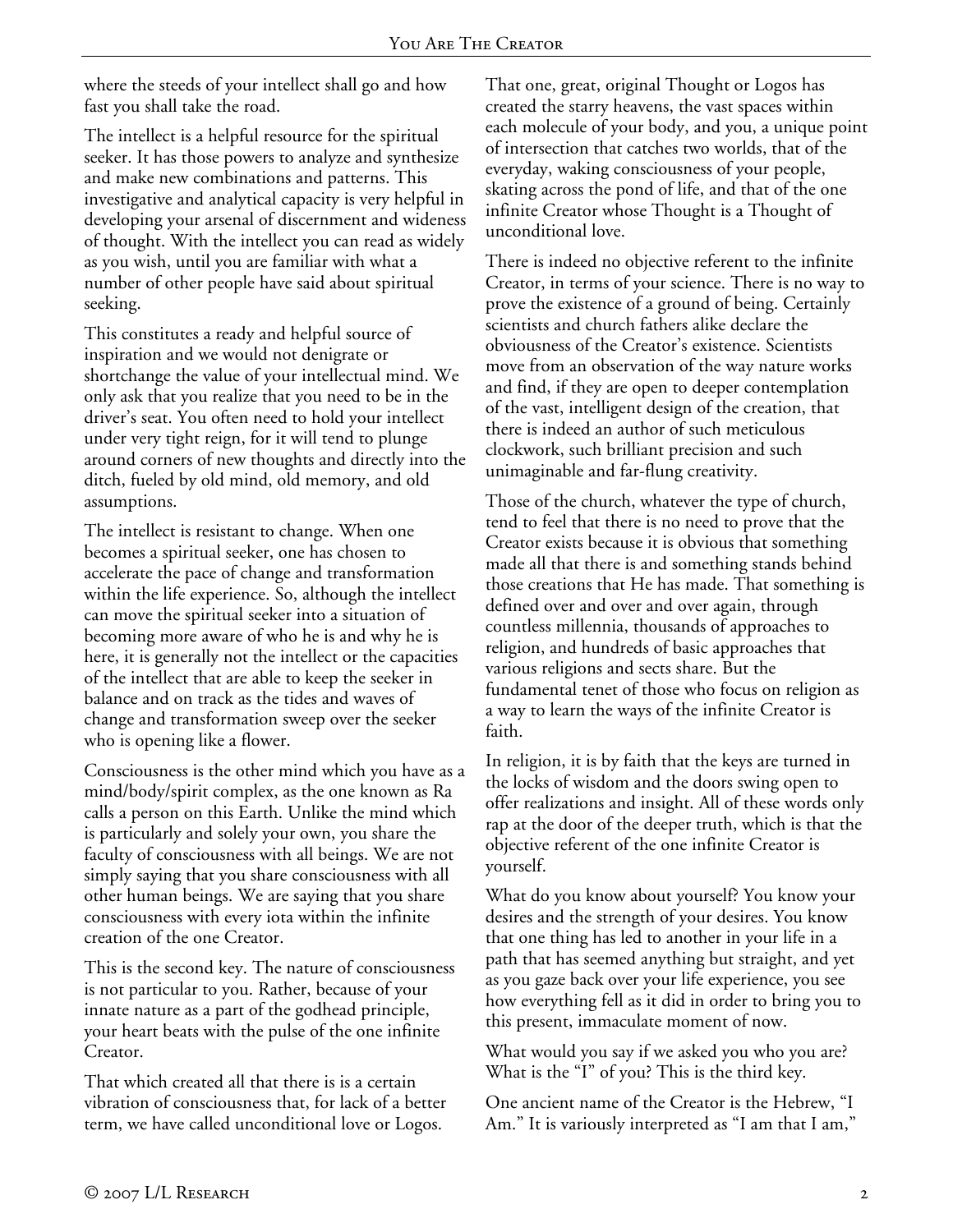or "I am becoming what I am," or simply, "I Am, I Am," and so each of you is an "I Am."

Naturally, you have been taught to ignore such ways of thinking. You have been taught precisely who you are. You have been told that who you are depends on your age, your sex, your station in life, your accomplishments, the roots of heredity which brought you into this life, and so forth. You are endlessly defined by those who do not know you. Even your parents—who would know you more than anyone else, perhaps—tend to fail to grasp the heart of who you are because they are so close to the outer aspects of who you are, as they raise you and help you to move out into the world as they understand it.

And yet, the whole time, you are also existing in a very profound space of "I Am." And this space is held in common with all things. Yet, in the flesh that you have taken on for this incarnation, you are able to embody that mystery and that paradox that is the one infinite Creator.

We ask that you practice, perhaps daily for a while, an exercise that the one known as Ra has given through this instrument before. We ask that you look into the mirror at yourself. Gaze into your eyes, not seeing the color and luminosity of your eyes or the face around those eyes, but gazing into that blackness at the heart of the eye which is letting the light into the internal workings of your physical body. It is through that aperture that your soul shines out.

Perhaps you have known people whose gaze instantly made you glad and happy because of the quality of love in their gaze. The Creator shines forth from your eyes when you allow all of the tensions and the worries of the day to fade away, so that you become empty of all the detritus of human life.

Empty your pockets, my friends. Take out the concerns. No matter how cogent and intelligent those concerns are, for now, for the purpose of seeking the heart of the Creator, let the concerns of this day fade away and open your mind to that level of things where that thing which is important today shall still be important ten thousand years from now. This takes you immediately to consciousness.

You might call consciousness the mind of the heart, for indeed, within the human energy body, the seat

of consciousness and the intelligence and insight of consciousness is the inner heart. A great deal can conspire to keep you from knowing, feeling and living within your own sacred heart.

Therefore, the seeker may need to restructure his day in such a way as to make time for that reckoning with the deeper self that brings an entity living on the surface of things down into the regions of truth, beauty, virtue and all of those values that are worthy ten thousand years ago, ten thousand years in the future, and in this very moment as well.

It is not that you must cut things out of your life in order to do spiritual seeking. It is rather that you invite that which is not your intellect but that which is consciousness to take its proper place as the other resource that is pulling the chariot of your seeking. You do not have to depend on your intellect alone. Nor do you have to abandon your intellect and depend upon faith and consciousness alone. Rather, the two are yoked together, just as your spirit is yoked to your body for the duration of this incarnation.

There is a purpose for your being here now. Indeed, you have created the lifetime which you are enjoying in terms of choosing the relationships that shall be important to you within this incarnation, choosing the cluster of gifts and skills that you have brought with you to share with the world on the outer or manifested level within this incarnation. And you have chosen those blindnesses, seeming faults, and ways of being uncomfortable that shall offer you catalyst, so that in this valley of the shadow of death that your short life is, you may make straight in that desert a highway for the Creator.

Each time that you encounter a tangled pattern that calls out to you to be solved, remember that this is grist for the mill. This discomfort and suffering is valuable, for in the fiery furnace of this suffering, this very situation that seems so difficult shall shake you and break you open so that the gems hidden within the ore of your personality may be harvested and you may suddenly, for the first time, see a jewellike and utterly beautiful aspect of your consciousness that you never knew was there. It was only through this catalytic action, this shaking and stirring of the self, that you are able to see more clearly the choices that lie before you.

When you seek the one infinite Creator, we ask you to remember that you have entered the precincts of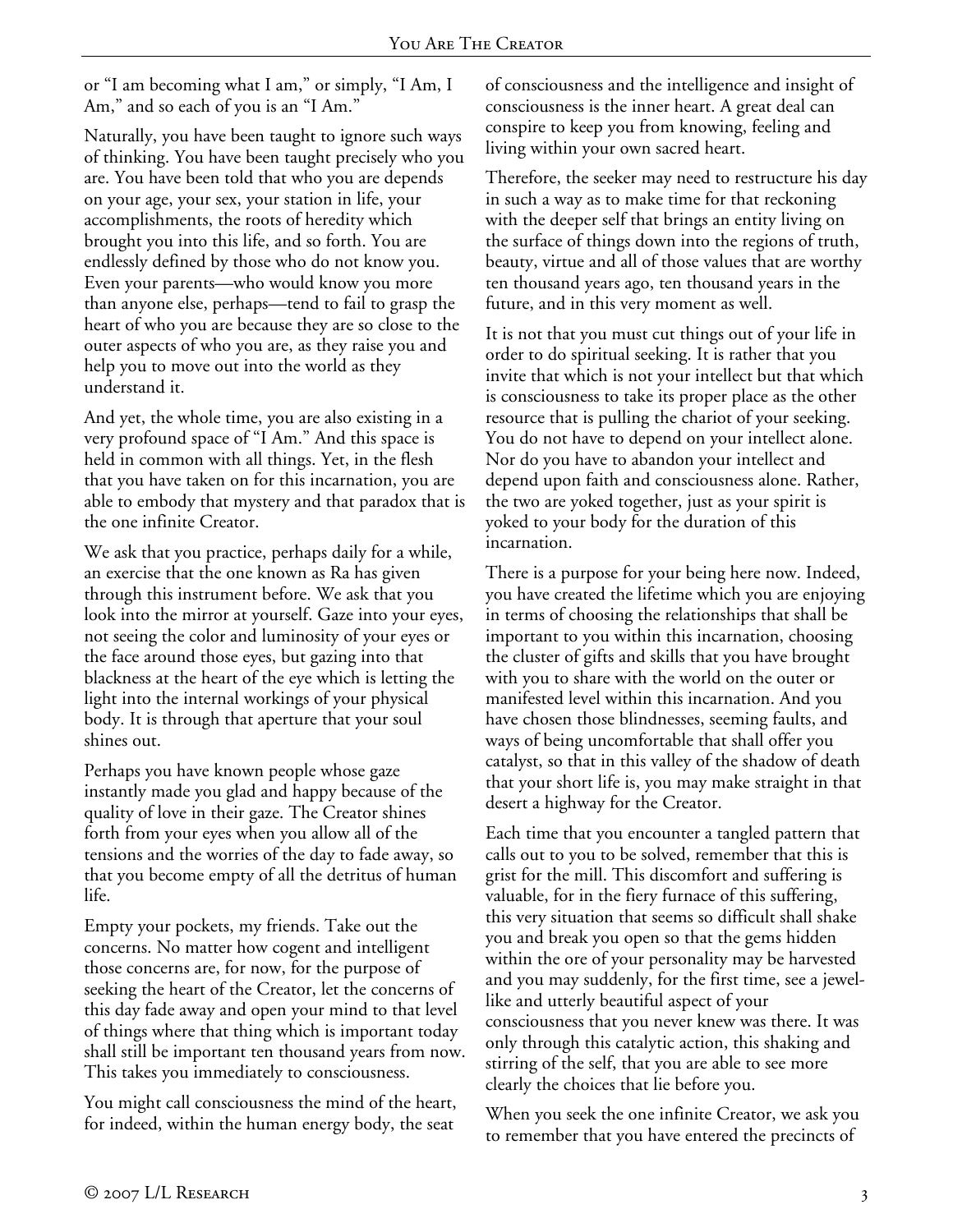mystery and paradox. All things are one, yet every single being is different. Even every snowflake is different. That is the kind of paradox that lets you know that you are on the track of the one infinite Creator. Do not be satisfied with easy answers and the seamless arrangements of thoughts that go into religious, spiritual and philosophical edifices of thoughts. For these are edifices of the mind and the intellect. They shall not bring you to the infinite One. They shall only make you very good at moving symbols around in your mind so that you feel that you have thought upon the divine.

Instead we ask you, if you wish to know the one infinite Creator, to invite that Creator into your life this moment. Ask, and you shall receive. Can you bear the brightness of the face of the one Creator? We believe you can. And in that faceless face that exists and does not exist, in that place of mystery and paradox shall you find a pleasant land indeed opening before you, a land in which you feel that Creator-ship within you.

Another suggestion we might make to the seeker who is working on this deep question is to move from an assumption that is chosen irrespective of its obvious truth. As the one known as G said, he acts as if he were seeking the infinite One. We would ask him to take it a step further. We would ask him to act as if he were the Creator.

He has created everything in his creation. You all have created everything that there is in your creation. You have named every feeling, every object, and every point of view as you choose. Experiment, then, my brother, with acting as though your thoughts had the power of creatorship. This is not a great stretch, for indeed this is true. You are the creator of your universe and your thoughts have the power to adhere to life as you know it.

Therefore we ask you, what shall you create this day with your thoughts?

What kind of creation have you created?

What environment for spirit have you provided for yourself?

When you speak, are you aware that that which you judge is judged and found wanting and that which you approve is acceptable?

We ask you to move from this point of exquisite accountability. At the end of each day, as you assess your thoughts, see what you think you have created this day in terms of a world in which to live, move and have your being.

Have you created an affectionate, compassionate, sweet world in which your soul may bloom? Or have you brought down the blight of intolerance, prejudice and the acceptance of injustice and lack of love?

Have you been at war this day within yourself or with another?

What are your thoughts this day? For you are the Creator and that which you create within yourself is out-pictured into the world.

As we understand the Creator, my brother, there is no entity or image which is the object of your seeking. Rather, as all things are vibration and constantly in motion, you seek the totality of vibration and motion.

And as you become accustomed to this acceptance of the illusion of that which is solid and the reality of that which vibrates and moves endlessly as does light, you become truly aware for the first time of the unified and integrated nature of all that there is.

And you can at last see that the object of your search lies deep within you, not only deep within some part of your body or your mind or your spirit, but deep within every cell of your body, within every cell and iota of your mind, and within every speck of that shuttle which is consciousness in motion, the spirit of the living Creator.

This livingness of the Creator is that livingness of you and all of those around you: all creators, all mirrors of the sacred for you, that you may see the Creator in everyone, in every bush and tree, in all of the elements, in all of nature, and most of all, within yourself.

We are those of Q'uo, and would ask if there is a follow-up to this query?

**Jim:** No.

We are those of Q'uo, and would ask then if there is another query at this time?

**R:** I have a question, Q'uo. Could you comment on the similarity between a religion called in our culture Christian Scientology and the concepts in the Law of One, because one of the readers asked if there are similarities and if Scientology is picking up on the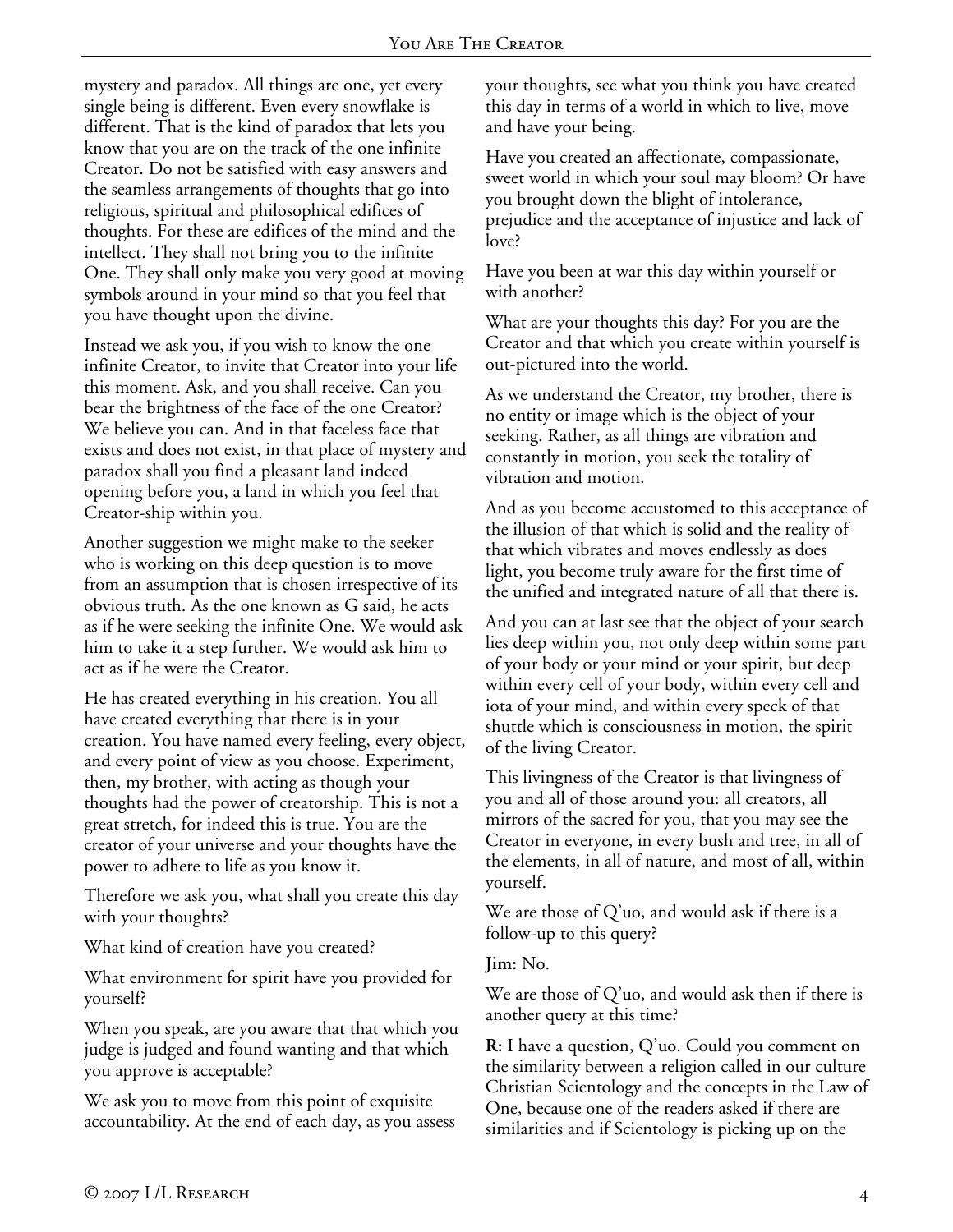same principles that Ra described in speaking of the One?

We are those of Q'uo, and are aware of your query, my brother. We would compare, then, three ways of thought: the Confederation way of thought, the Christian Science way of thought, and Scientology's way of thought.

The structure of that which is called Christian Science or the Church of Christ, Scientist has a very harmonious connection to the Law of One, in that it sees clearly that all things are illusory except for faith, will and the unity of all that there is.

Certainly, there is much baggage that comes with any world religion, shall we say, yet there are aspects of that way of thought that are profoundly united with the basic concept of the Law of One, which is the unity of all things and the transparency of all things to the will of each individual who holds the godhead principle within his consciousness.

The system of Scientology has not the core principles in common with the Law of One but rather various ways of dealing with the world around one, especially in the attempt to lift oneself away from the heavy energy of unforgiven situations and thoughts in the past during the incarnative period. That is, Scientology and the Confederation philosophy alike suggest that it is possible to release pain and to alleviate suffering by digging through the ore of the human personality until those nuggets of pain that have created patterns of suffering in the incarnation are unearthed.

When those nuggets of ore are seen in the light of day—and by that we mean the light of insight, forgiveness and understanding—it may be seen that the suffering is not necessary, that it is a troublebubble, and it needs only to be popped, released and forgotten.

This kind of clarity is helpful to the spiritual seeker and it is this basic tendency and vector of thought which is most congruent with the Law of One philosophy.

May we answer your query in any further way, my brother? We are those of Q'uo.

**R:** I will extrapolate because I am not familiar with Scientology myself, but you have mentioned that the core principles in the Law of One are not the same for Scientology. Are those core principles the

principles of free will, of intelligent infinity, and love/light?

We are those of Q'uo, and, my brother, we would add to these the quality of unity and say that that is completely correct.

Is there a further query? We are those of Q'uo.

**R:** No, not on this subject. And thank you for speaking to it, Q'uo.

We are those of Q'uo, and we thank you, my brother. Is there another query at this time?

**Jim:** I have a question from T: "Q'uo, can you confirm the accuracy of the following conclusions: In about 6,000 to 4,500 B.C.E. an agrarian societal population lived in un-walled towns of respectable size, appeared to have a female deity, focused on crops and husbandry, had no weapons of war, and was matriarchal due to women's ability to give birth."

We are those of Q'uo, and, my brother, we would agree, not on the date, but on the fact there have been several agrarian cultures that flourished for a time, beginning with what your people call Lemuria and moving into Europe as well as South America and Africa. The most recent of those cultures has remnants of thought that are still active within your culture and that is the society of Celtic beings who were matriarchal in nature and who saw the principle of godhead as being feminine.

Indeed, you will find in old churches in parts of the British Isles to this day, especially Ireland, the symbol of the Yoni<sup>1</sup> or the vagina and the open legs over the church doors, combining the energy of Christianity with the energy of seemingly pagan celebrations of fertility.

And we would note that it is this feminine principle that is so often missing and is so hungered for in your culture at this time. Rather than embracing the power of the feminine principle that can nurture and create life in her womb and bring it forth in affection and joy, the proponents of the "one God" and "chosen people" religions—which include Christianity, the Jewish religion, and Islam, among others—have tended to demean and denigrate

 $\overline{a}$ <sup>1</sup> Yoni is the Sanskrit word for the female reproductive organs, while Lingam is the Sanskrit word for the male reproductive organs.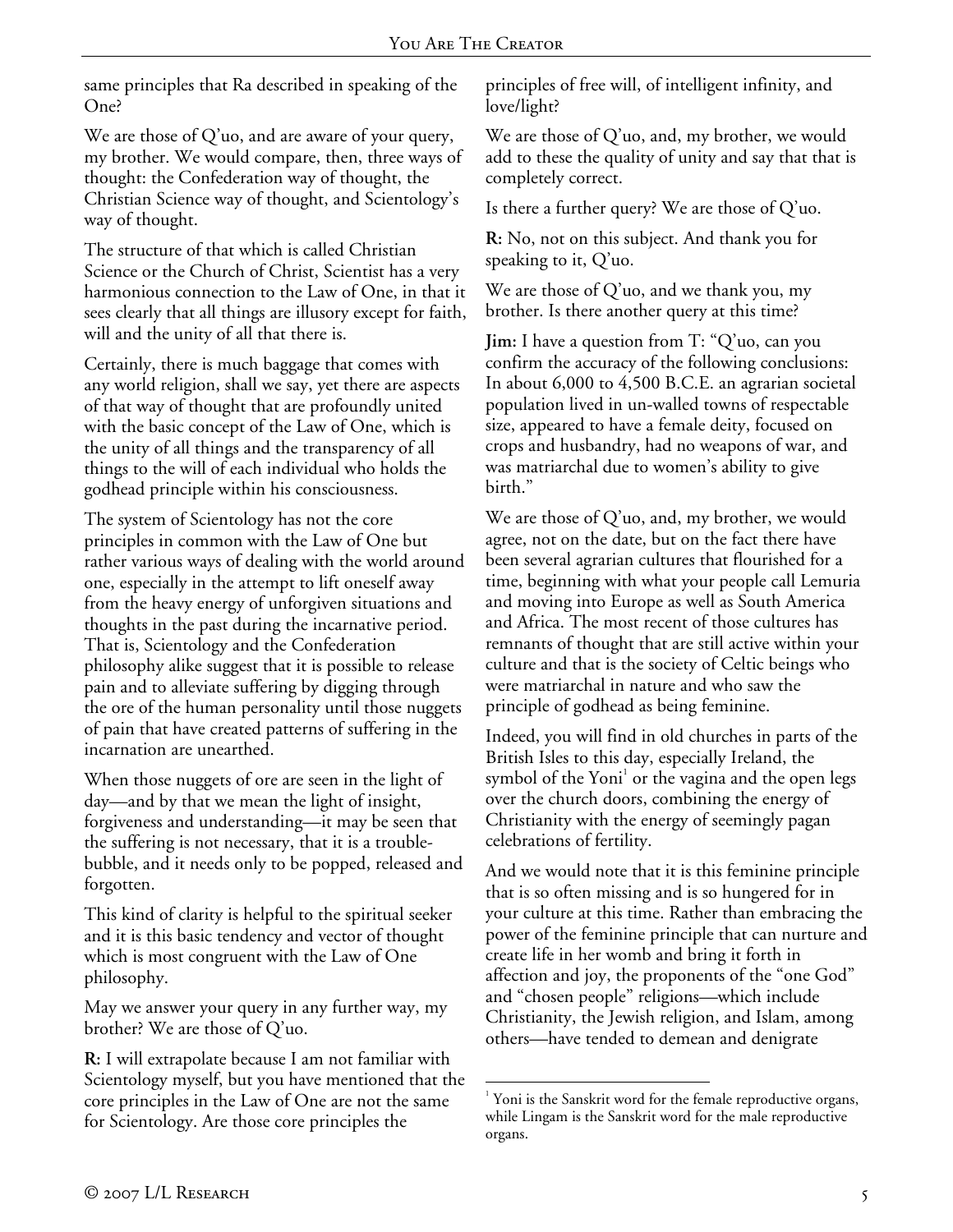women, denying them not only their spirituality but their worth as human beings. They have consigned them to be second-class citizens. We might note that, in our humble opinion, there is a tremendous amount of fear behind that urge of the male to suppress and control the feminine principle.

Indeed, the opposite needs to occur in terms of your globe's being able to spin itself out of the endless cycles of war and aggression that the unbridled sway of male energy has created within your Earth world.

Is there another query at this time? We are those of Q'uo.

## *(Pause)*

We are those of Q'uo, and find that we have apparently exhausted the queries at this session of working. We thank each of you for taking the time and the space in your incredibly busy lives to seek the truth.

And we thank you for asking us to be part of that search and that seeking. Certainly you teach us every time that we come to your circle. We thank you for that which you have taught us and we humbly hope that we may have offered you some thoughts that may prove fruitful in your own process of seeking the truth which is ever and always the same.

All is one. You are all that there is, including the one infinite Creator. You can fold your tents, you can fold up your life, but you cannot fold up the power and the peace that you carry in your consciousness and in your life.

You can stretch your life out to the heavens and to hell, and yet you cannot compass the power and the peace of the one Creator that lies within you.

We wish you good journey. The trip to the center is a trip of great beauty and upon that trip you are never alone. For entities such as we wait to be asked to partner with you and lend you our affection and our support. Ask, and we shall be there; not with words, but with our love and with that information that goes too deep for words.

We are those of the principle known to you as Q'uo. We leave you in the love, the light, the peace, and the power of the one infinite Creator. Adonai. Adonai. \$

## **Notes To Our Readers**

L/L Research greetings from the southern part of heaven!

We hope you will enjoy the session we chose for this issue of Light/Lines. It was this public channeling season's closing session, held on May 20, 2007.

We are gearing up for our 2007 Homecoming, which takes place over the upcoming Labor Day weekend here in Louisville. If you feel that you may wish to "come home" and attend this event, please contact us immediately! We are right in the crack between being able to hold the event here at Camelot and needing to rent a larger space nearby, so it will be a great help to us to know who wishes to attend early enough to arrange for hotel space if we need to do that. There are lovely places around here for that, but they do fill up.

The work during that Homecoming weekend is themed "Who Am I?" We will explore that question as we discuss working with each energy center of the energy body. The curriculum doubles this year, as the introductory session for the Channeling Circle we intend to begin in 2008. If you feel you may wish to learn to channel the Confederation way, please plan to attend this Homecoming gathering!

We are currently in summer break and will resume our regular weekly study and meditation meetings the first Sunday in September at 8 PM, a new time for us. The meetings will be held each Sunday in September through May, except fifth Sundays.

As always, if you are desirous of joining us for a meeting, just let us know when to expect you. Gary has directions available for visitors as well as an updated list of nearby motels and suites. Remember, if you wish to attend a channeling meeting, be especially careful to check ahead in order to assure that you are coming on the right Sunday to hear channeling. Sometimes our channeling Sundays are irregular in order to cooperate with other considerations.

We shall be continuing our webcasts of live channeling sessions this fall. We have a donor willing to sponsor a matching funds campaign to pay for this service. As soon as we have figured our exact cost for this service, we'll be running that campaign, so please watch the L/L Research website